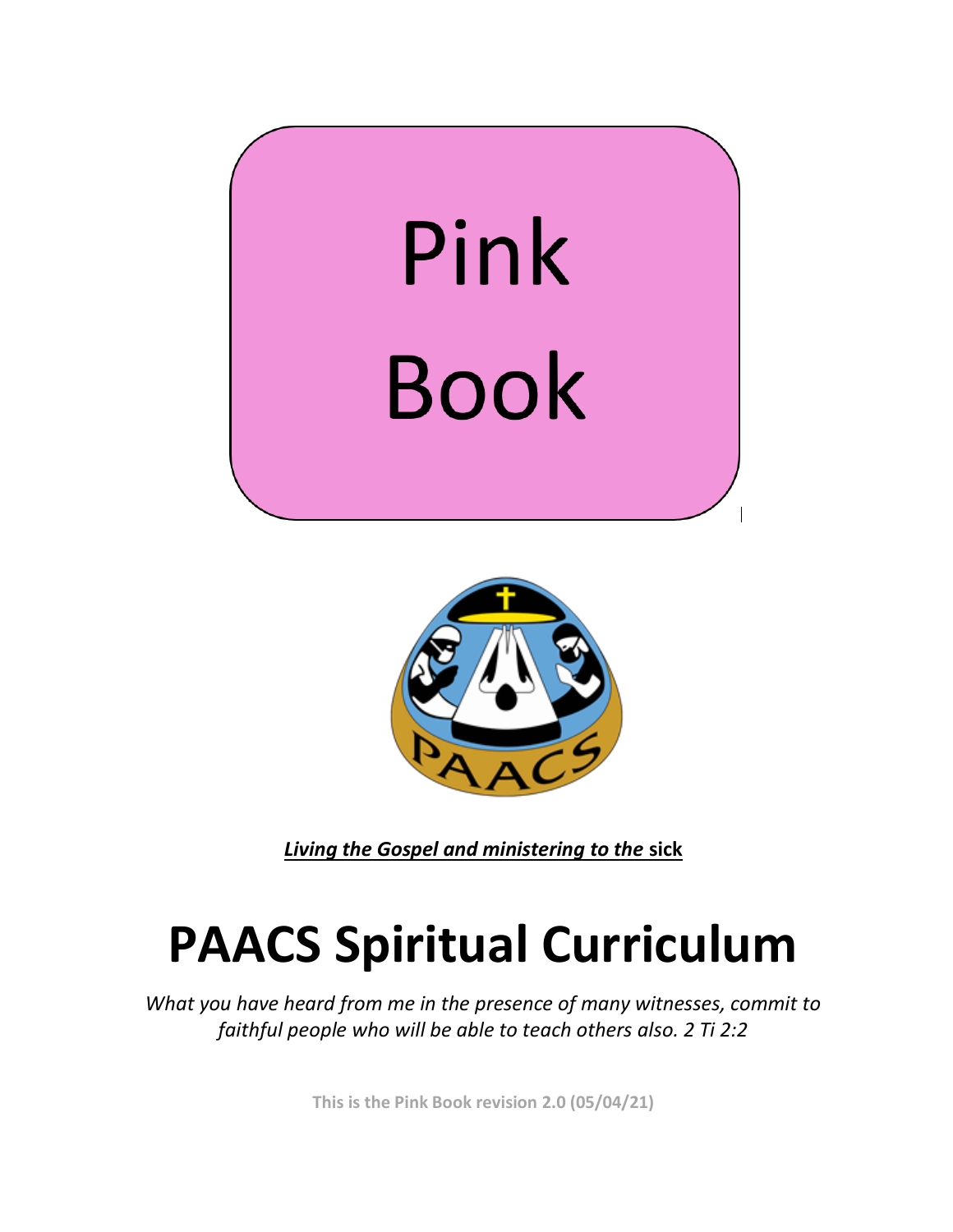## <span id="page-1-0"></span>**Table of Contents**

| Lesson 3 (Sec. 1) |  |  |
|-------------------|--|--|
|                   |  |  |
|                   |  |  |
|                   |  |  |
|                   |  |  |
|                   |  |  |
|                   |  |  |
|                   |  |  |
| Lesson 1 (Sec. 3) |  |  |